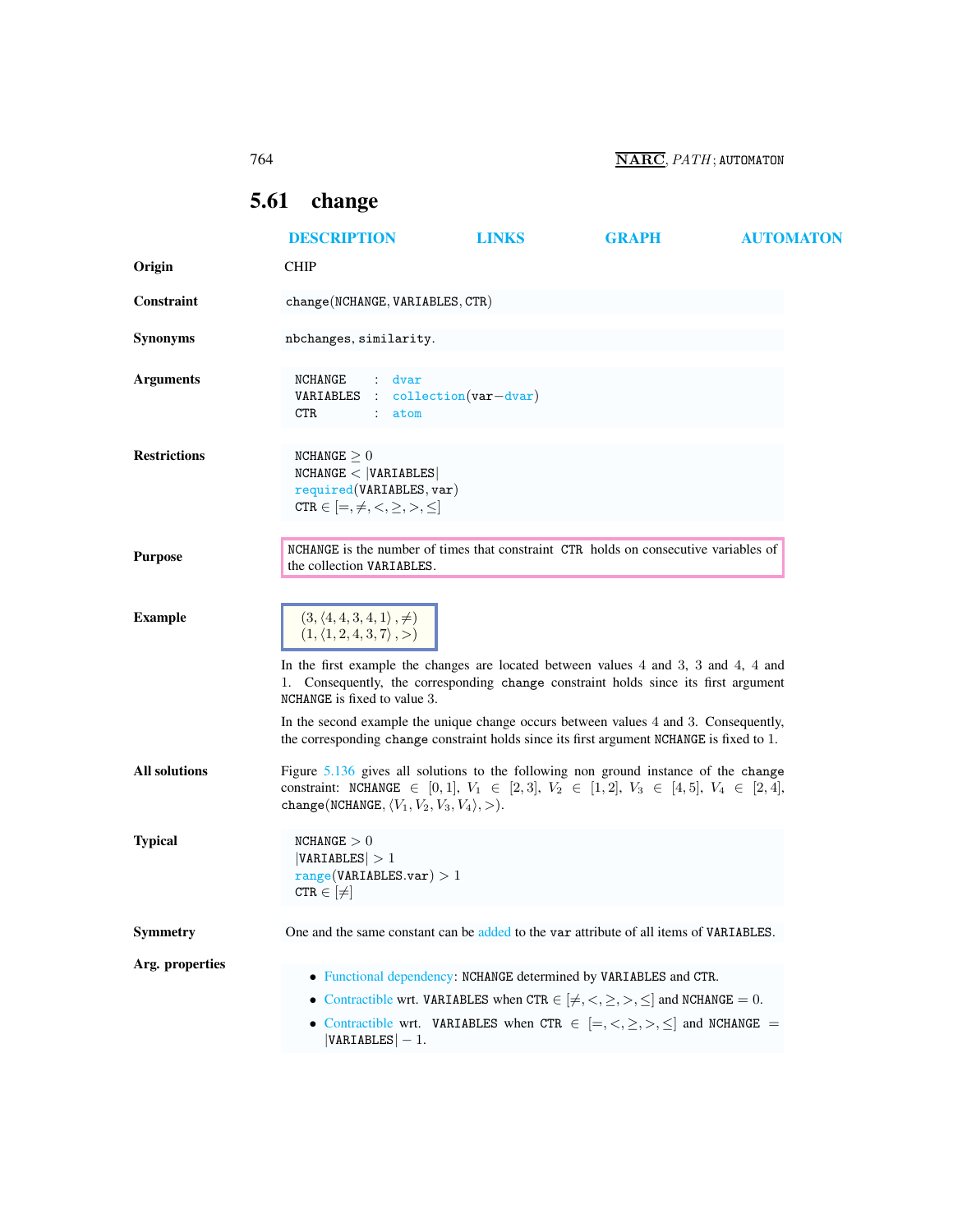| $\Phi(1, \langle 2,1,4,4 \rangle)$             |  |
|------------------------------------------------|--|
| $\otimes$ $(1, \langle 2, 2, 4, 2 \rangle)$    |  |
| $\odot (1, \langle 2, 2, 4, 3 \rangle)$        |  |
| $\Phi(\mathbf{0}, \langle 2, 2, 4, 4 \rangle)$ |  |
| $\circled{1}, \langle 2, 2, 5, 2 \rangle$      |  |
| $\otimes$ $(1, \langle 2, 2, 5, 3 \rangle)$    |  |
| $\mathcal{O}(1, \langle 2, 2, 5, 4 \rangle)$   |  |
| $\otimes$ (1, $\langle 3,1,4,4 \rangle$ )      |  |
| $\Theta$ $(1, (3, 2, 4, 4))$                   |  |
|                                                |  |
|                                                |  |
|                                                |  |

<span id="page-1-1"></span>Figure 5.136: All solutions corresponding to the non ground example of the change constraint (with CTR set to  $>$ ) of the **All solutions** slot; each change is shown by a color change between two consecutive values.

<span id="page-1-0"></span>

| <b>Usage</b>         | This constraint can be used in the context of timetabling problems in order to put an upper<br>limit on the number of changes of job types during a given period.                                                                                                                                                                                                                                                                                                                                                                                                                                                                                                                                                                                                                                                                                                         |  |  |
|----------------------|---------------------------------------------------------------------------------------------------------------------------------------------------------------------------------------------------------------------------------------------------------------------------------------------------------------------------------------------------------------------------------------------------------------------------------------------------------------------------------------------------------------------------------------------------------------------------------------------------------------------------------------------------------------------------------------------------------------------------------------------------------------------------------------------------------------------------------------------------------------------------|--|--|
| <b>Remark</b>        | A similar constraint appears in [303, page 338] under the name of similarity constraint.<br>The difference consists of replacing the arithmetic constraint CTR by a binary constraint.<br>When CTR is equal to $\neq$ this constraint is called nbchanges in [405].                                                                                                                                                                                                                                                                                                                                                                                                                                                                                                                                                                                                       |  |  |
| <b>Algorithm</b>     | A first incomplete algorithm is described in [30]. The sketch of a filtering algorithm for the<br>conjunction of the change and the stretch constraints based on dynamic programming<br>achieving arc-consistency is mentioned by L. Hellsten in $[208, \text{page 56}]$ .                                                                                                                                                                                                                                                                                                                                                                                                                                                                                                                                                                                                |  |  |
| <b>Reformulation</b> | The change constraint can be reformulated with the seq-bin constraint $[310]$ that we<br>now introduce. Given N a domain variable, X a sequence of domain variables, and C<br>and B two binary constraints, $seq\_bin(N, X, C, B)$ holds if (1) N is equal to the number<br>of C-stretches in the sequence $X$ , and (2) B holds on any pair of consecutive variables in<br>X. A C-stretch is a generalisation of the notion of stretch introduced by G. Pesant [305],<br>where the equality constraint is made explicit by replacing it by a binary constraint C, i.e., a<br>C-stretch is a maximal length subsequence of $X$ for which the binary constraint $C$ is satis-<br>fied on consecutive variables. change (NCHANGE, VARIABLES, CTR) can be reformulated<br>as $N = N1 - 1$ $\wedge$ seq bin(N1, X, $\neg$ CTR, true), where true is the universal constraint. |  |  |
| <b>Used in</b>       | pattern.                                                                                                                                                                                                                                                                                                                                                                                                                                                                                                                                                                                                                                                                                                                                                                                                                                                                  |  |  |
| See also             | common keyword: change_partition, circular_change(number of changes in a<br>sequence of variables with respect to a binary constraint), cyclic_change,<br>cyclic_change_joker (number of changes), smooth (number of changes in a sequence<br>of variables with respect to a binary constraint).                                                                                                                                                                                                                                                                                                                                                                                                                                                                                                                                                                          |  |  |
|                      | generalisation: change_pair(variable replaced by pair of variables),<br>change_vectors (variable replaced by vector).                                                                                                                                                                                                                                                                                                                                                                                                                                                                                                                                                                                                                                                                                                                                                     |  |  |
|                      | shift of concept: distance_change, longest_change.                                                                                                                                                                                                                                                                                                                                                                                                                                                                                                                                                                                                                                                                                                                                                                                                                        |  |  |
| <b>Keywords</b>      | characteristic of a constraint:<br>automaton with counters,<br>automaton,<br>non-deterministic automaton.                                                                                                                                                                                                                                                                                                                                                                                                                                                                                                                                                                                                                                                                                                                                                                 |  |  |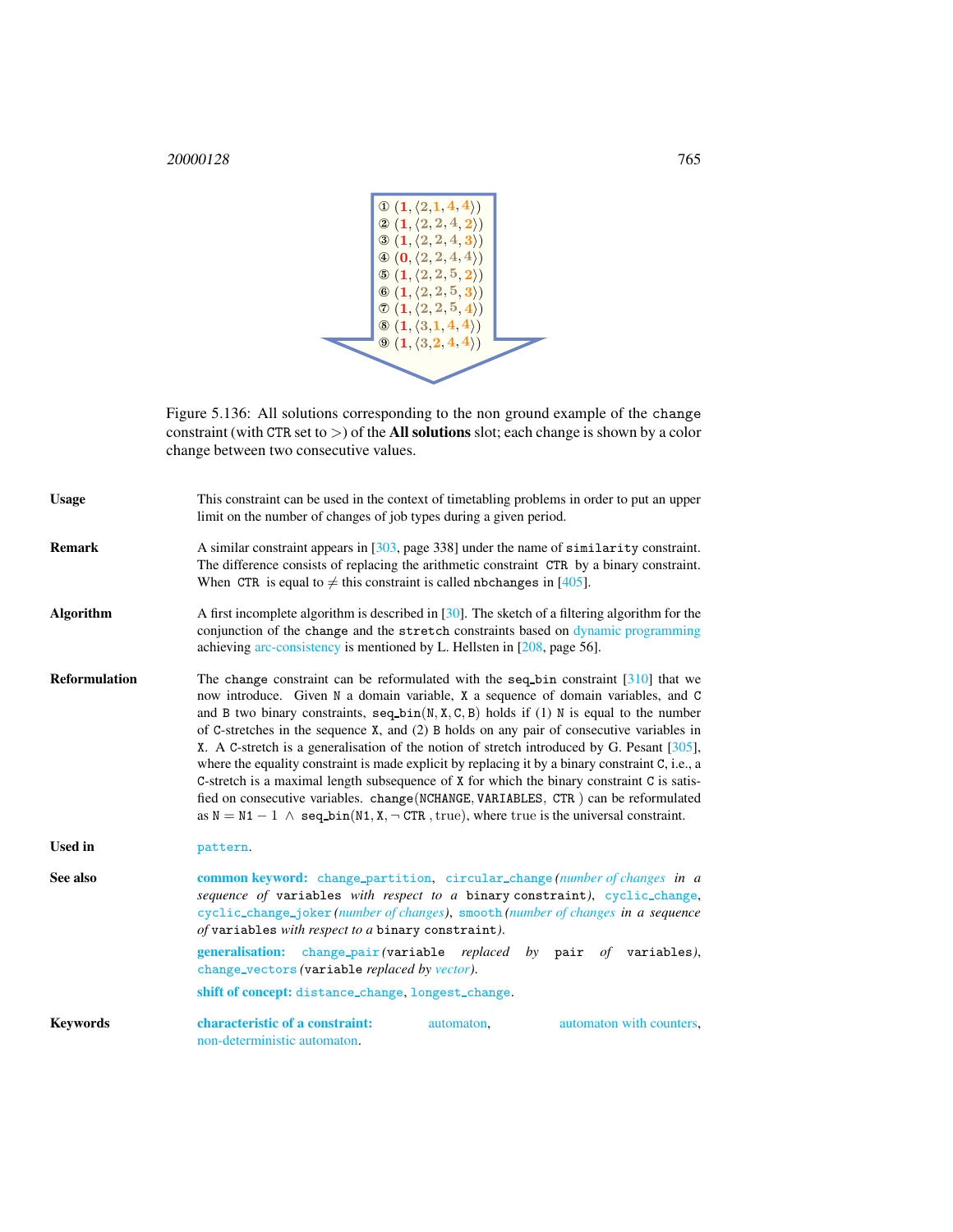constraint arguments: pure functional dependency.

constraint network structure: sliding cyclic(1) constraint network(2),

Berge-acyclic constraint network.

constraint type: timetabling constraint.

filtering: dynamic programming.

final graph structure: acyclic, bipartite, no loop.

modelling: number of changes, functional dependency.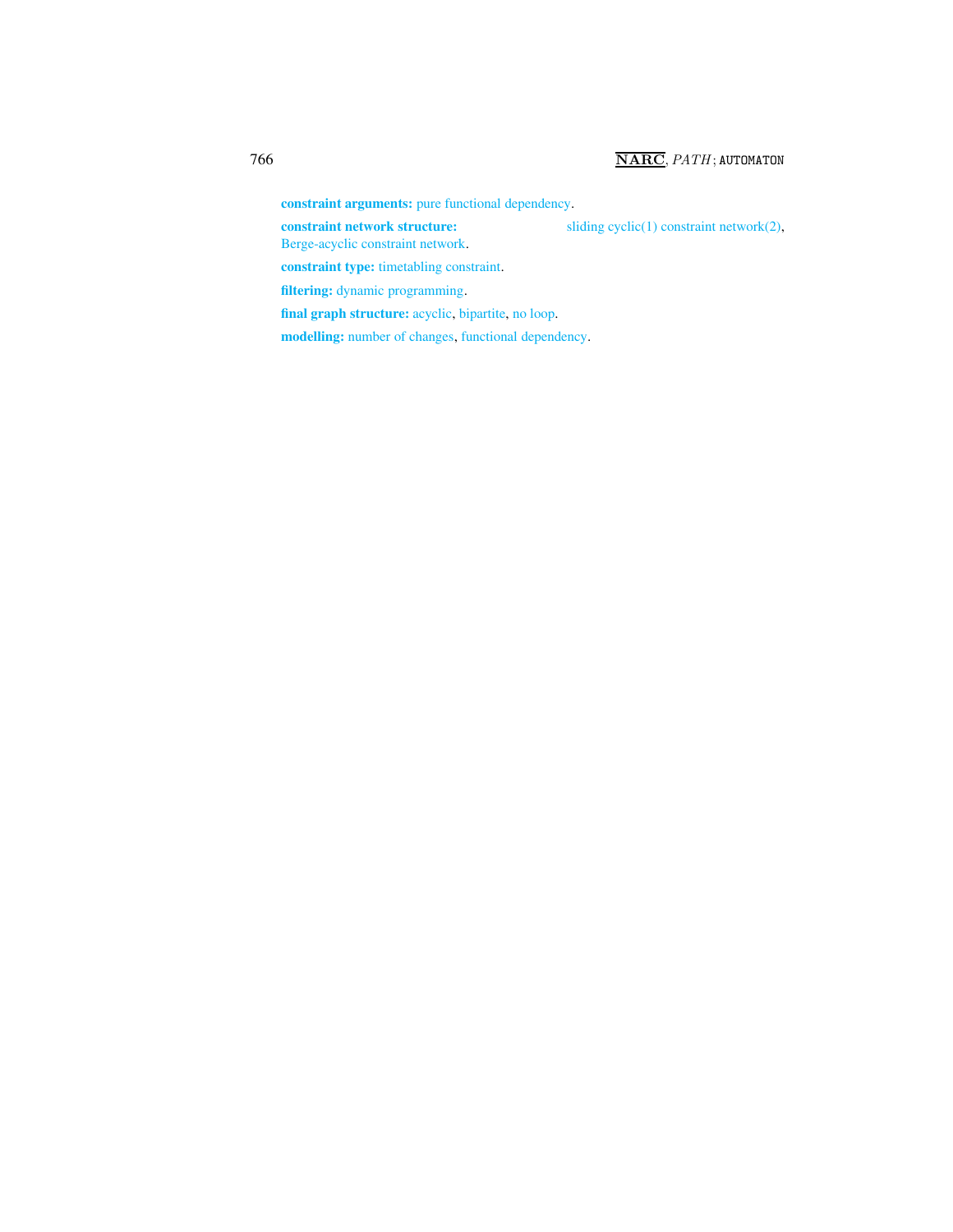## <span id="page-3-0"></span><sup>20000128</sup> 767

| Arc input(s)        | VARIABLES                                             |
|---------------------|-------------------------------------------------------|
| Arc generator       | $PATH \rightarrow collection(variables1, variables2)$ |
| Arc arity           | $\overline{2}$                                        |
| Arc constraint(s)   | variables1.varCTR variables2.var                      |
| Graph property(ies) | $NARC = NCHANGE$                                      |
| <b>Graph class</b>  | $\bullet$ ACYCLIC<br>• BIPARTITE<br>$\bullet$ NO_LOOP |

Graph model Since we are only interested by the constraints linking two consecutive items of the collection VARIABLES we use  $PATH$  to generate the arcs of the initial graph.

> Parts (A) and (B) of Figure [5.137](#page-3-1) respectively show the initial and final graph of the first example of the Example slot. Since we use the NARC graph property, the arcs of the final graph are stressed in bold.



<span id="page-3-1"></span>Figure 5.137: Initial and final graph of the change constraint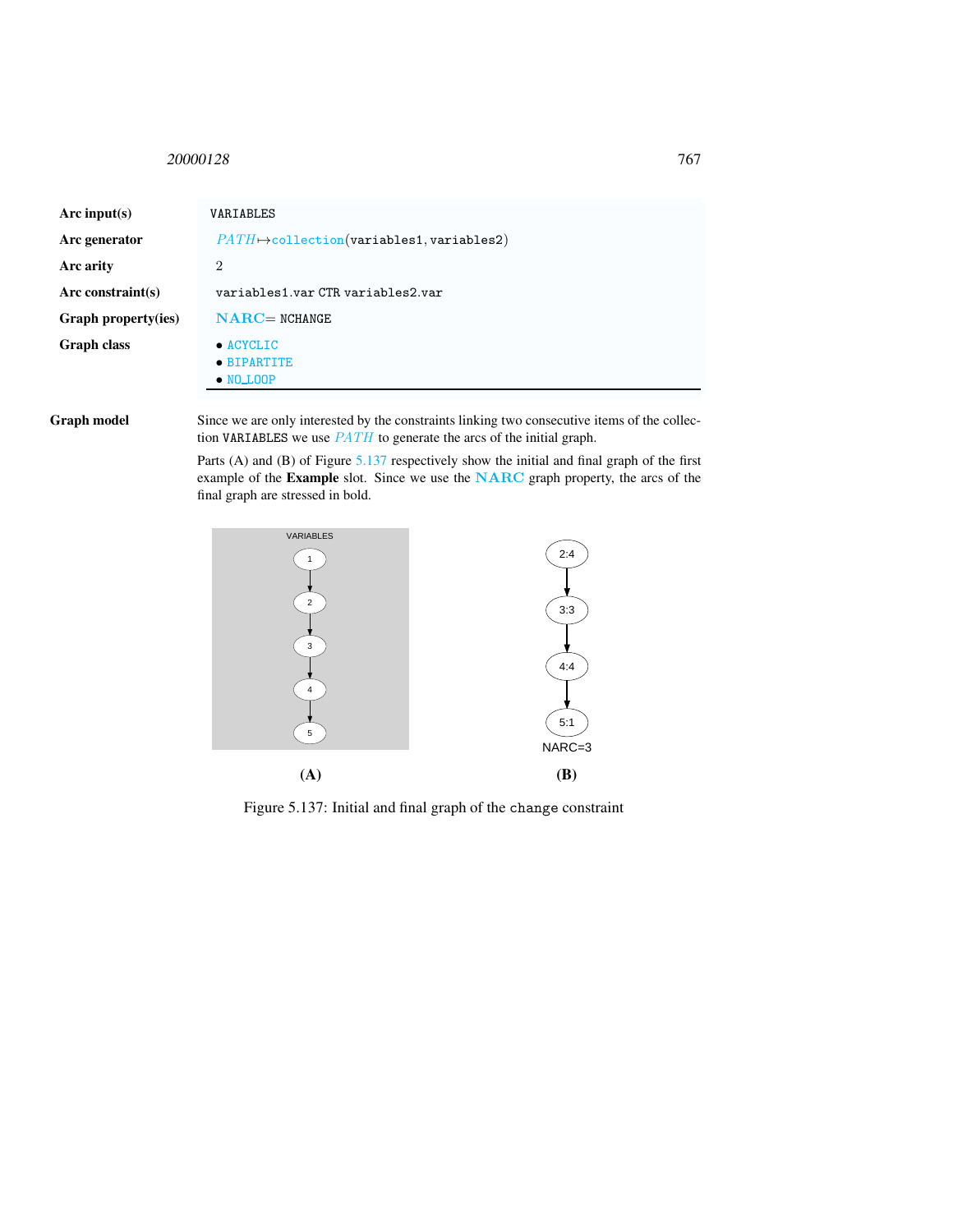Automaton Figure [5.138](#page-4-1) depicts a first automaton that only accepts all the solutions to the change constraint. This automaton uses a counter in order to record the number of satisfied constraints of the form  $VAR_i$  CTR  $VAR_{i+1}$  already encountered. To each pair of consecutive variables (VAR<sub>i</sub>, VAR<sub>i+1</sub>) of the collection VARIABLES corresponds a 0-1 signature variable  $S_i$ . The following signature constraint links  $\texttt{VAR}_i$ ,  $\texttt{VAR}_{i+1}$  and  $S_i$ :  $\texttt{VAR}_i$  CTR  $\texttt{VAR}_{i+1} \Leftrightarrow S_i$ .

<span id="page-4-0"></span>

<span id="page-4-1"></span>Figure 5.138: Automaton (with counter) of the change constraint



Figure 5.139: Hypergraph of the reformulation corresponding to the automaton (with counter) of the change constraint

Since the reformulation associated with the previous automaton is not Berge-acyclic, we now describe a second counter free automaton that also only accepts all the solutions to the change constraint. Without loss of generality, assume that the collection of variables VARIABLES contains at least two variables (i.e., |VARIABLES|  $\geq$  2). Let n and D respectively denote the number of variables of the collection VARIABLES, and the union of the domains of the variables of VARIABLES. Clearly, the maximum number of changes (i.e., the number of times the constraint VAR<sub>i</sub> CTR VAR<sub>i+1</sub> ( $1 \leq i \leq n$ ) holds) cannot exceed the quantity  $m = \min(n - 1, \overline{\text{NCHANGE}})$ . The  $(m + 1) \cdot |\mathcal{D}| + 2$  states of the automaton that only accepts all the solutions to the change constraint are defined in the following way:

- We have an initial state labelled by  $s_I$ .
- We have  $m \cdot |\mathcal{D}|$  intermediate states labelled by  $s_{ij}$   $(i \in \mathcal{D}, j \in [0, m])$ . The first subscript i of state  $s_{ij}$  corresponds to the value currently encountered. The second subscript  $j$  denotes the number of already encountered satisfied constraints of the form VAR<sub>i</sub> CTR VAR<sub>i+1</sub> from the initial state  $s_I$  to the state  $s_{ij}$ .
- We have an accepting state labelled by  $s_F$ .

Four classes of transitions are respectively defined in the following way: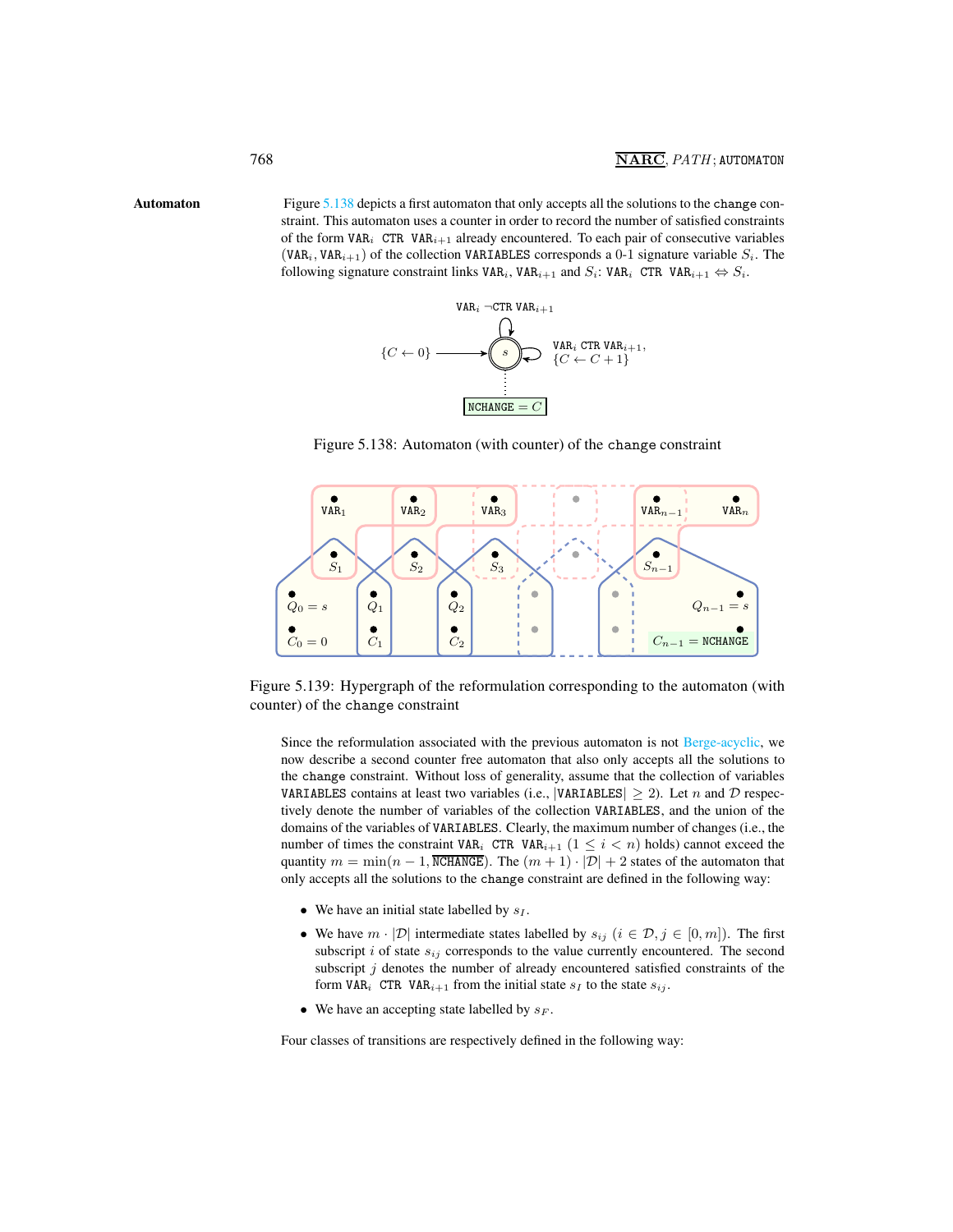- 1. There is a transition, labelled by i from the initial state  $s_I$  to the state  $s_{i0}$ ,  $(i \in \mathcal{D})$ .
- 2. There is a transition, labelled by j, from every state  $s_{ij}$ ,  $(i \in \mathcal{D}, j \in [0, m])$ , to the accepting state  $s_F$ .
- 3.  $\forall i \in \mathcal{D}, \forall j \in [0, m], \forall k \in \mathcal{D} \cap \{k \mid i \neg \text{CTR } k\}$  there is a transition labelled by k from  $s_{ij}$  to  $s_{kj}$  (i.e., the counter j does not change for values k such that constraint  $i$  CTR  $k$  does not hold).
- 4.  $\forall i \in \mathcal{D}, \forall j \in [0, m-1], \forall k \in \mathcal{D} \setminus \{k \mid i \neg \text{CTR } k\}$  there is a transition labelled by k from  $s_{ij}$  to  $s_{kj+1}$  (i.e., the counter j is incremented by  $+1$  for values k such that constraint  $i$  CTR  $k$  holds).

We have  $|\mathcal{D}|$  transitions of type 1,  $|\mathcal{D}| \cdot (m+1)$  transitions of type 2, and at least  $|\mathcal{D}|^2 \cdot m$ transitions of types 3 and 4. Since the maximum value of m is equal to  $n - 1$ , in the worst case we have at least  $|\mathcal{D}|^2 \cdot (n-1)$  transitions. This leads to a worst case time complexity of  $O(|\mathcal{D}|^2 \cdot n^2)$  if we use Pesant's algorithm for filtering the regular constraint [306].

Figure [5.140](#page-6-0) depicts the corresponding counter free non deterministic automaton associated with the change constraint under the hypothesis that (1) all variables of VARIABLES are assigned a value in  $\{0, 1, 2, 3\}$ , (2) |VARIABLES| is equal to 4, and (3) CTR is equal to  $\neq$ .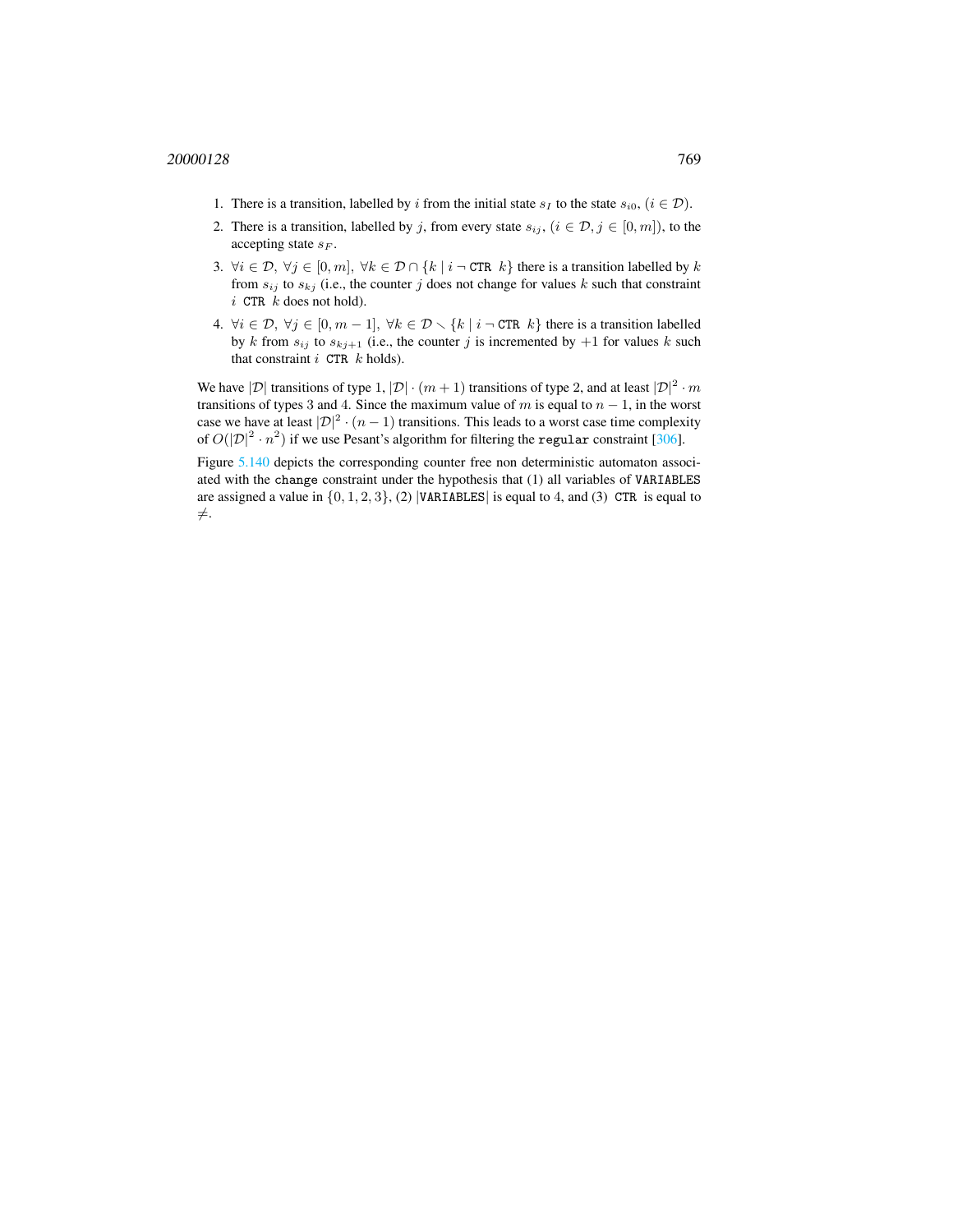

<span id="page-6-0"></span>Figure 5.140: Counter free non deterministic automaton of the change(NCHANGE,  $\langle \texttt{VAR}_1, \texttt{VAR}_2, \texttt{VAR}_3, \texttt{VAR}_4 \rangle, \neq)$  constraint assuming  $\texttt{VAR}_i \in [0, 3]$  $(1 \le i \le 3)$ , with initial state  $s_I$  and accepting state  $s_F$